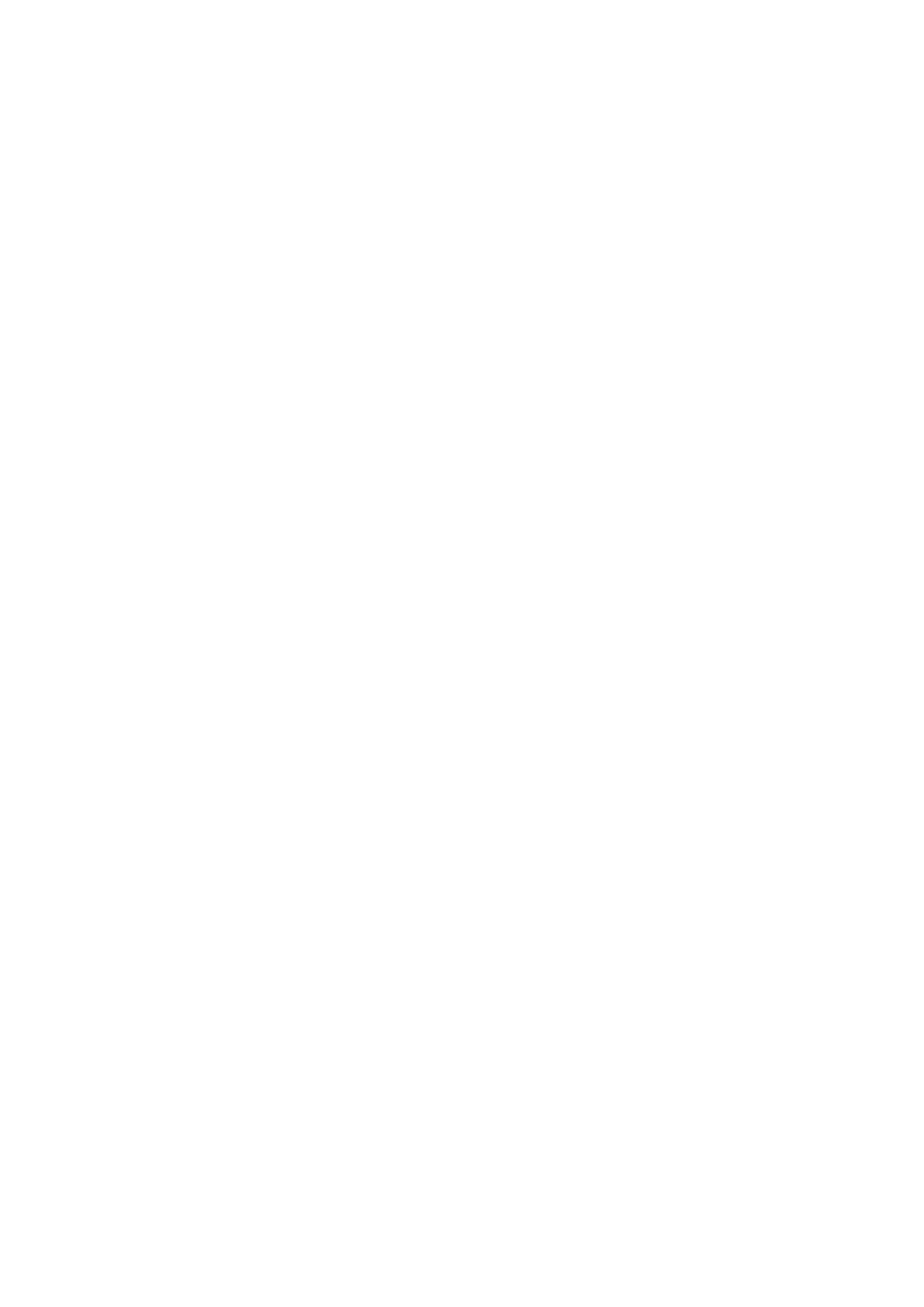## **Contents**

| <b>Background</b>                                            | $\overline{2}$ |  |
|--------------------------------------------------------------|----------------|--|
| Competent authority                                          | $\overline{2}$ |  |
| Application                                                  | $\overline{2}$ |  |
| Conclusion of the competent authority on the risk assessment | 3              |  |
| Decision on the application to amend the MRLs                |                |  |
| The active substance and formulated product                  | 5              |  |
| Appendix 1 – GAPs supported by the assessment                | 6              |  |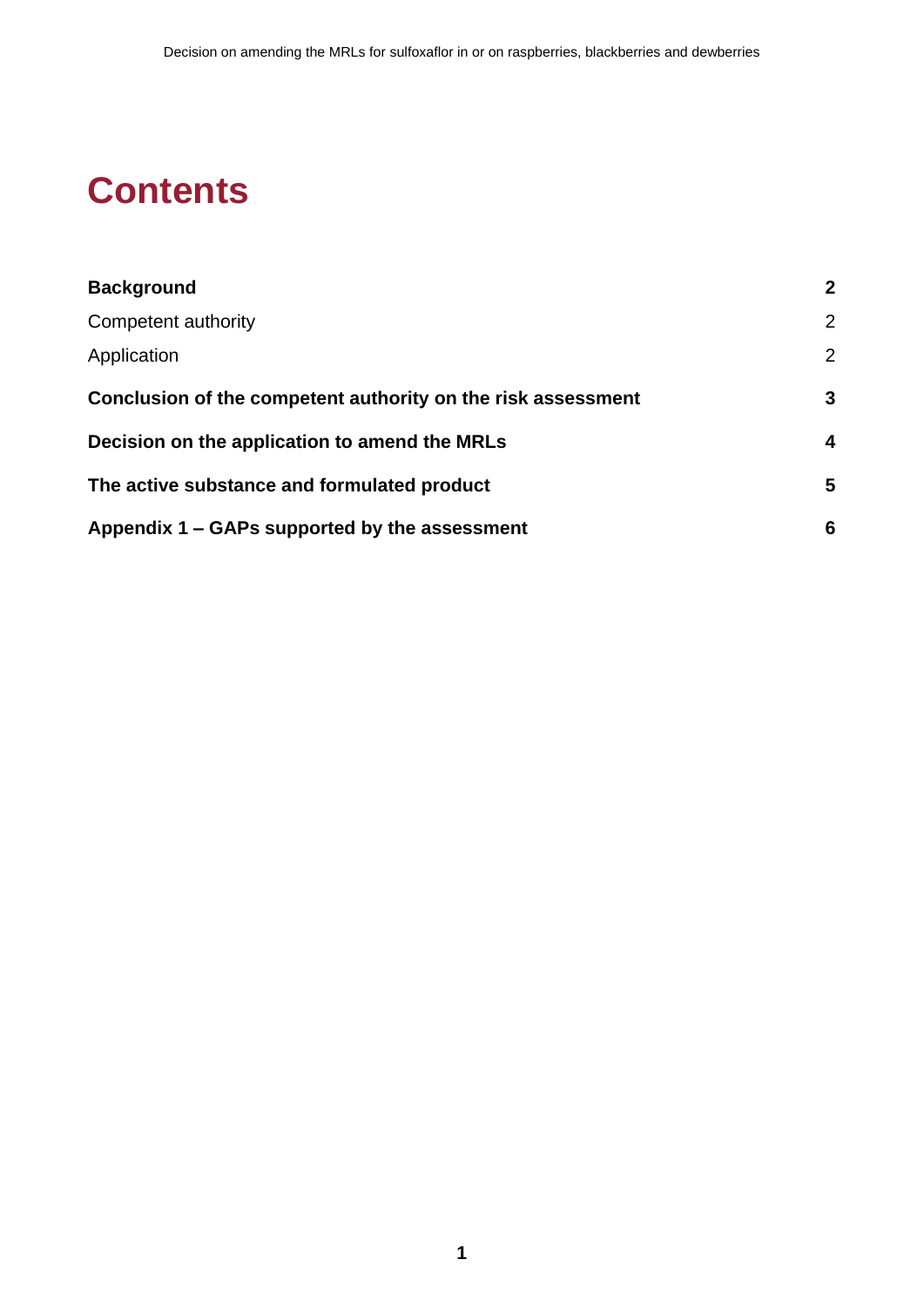## <span id="page-3-0"></span>**Background**

### <span id="page-3-1"></span>**Competent authority**

The risk assessment associated with amending the MRLs for Great Britain has been conducted by the Chemicals Regulation Division (CRD) of the Health and Safety Executive (HSE).

### <span id="page-3-2"></span>**Application**

Sulfoxaflor is an approved active substance in Great Britain.

In accordance with Article 6 of Regulation (EC) No 396/2005, <sup>1</sup> HSE received an application to amend the existing MRLs for the active substance sulfoxaflor in or on raspberries, blackberries and dewberries. The application was to support an extension of authorisation for a minor use.

HSE as the competent authority drew up an Evaluation Report (ER) that included its Reasoned Opinion (RO) on the risk to consumers associated with amending the MRLs.

<sup>1</sup> Retained [Regulation \(EC\) No 396/2005 on maximum residue levels of pesticides in or on food and feed of](https://www.legislation.gov.uk/eur/2005/396/contents)  [plant and animal origin](https://www.legislation.gov.uk/eur/2005/396/contents) (as it applies in Great Britain, pursuant to the European Union (Withdrawal) Act 2018 and European Union (Withdrawal Agreement Act 2020). Great Britain ("GB") refers to England, Scotland and Wales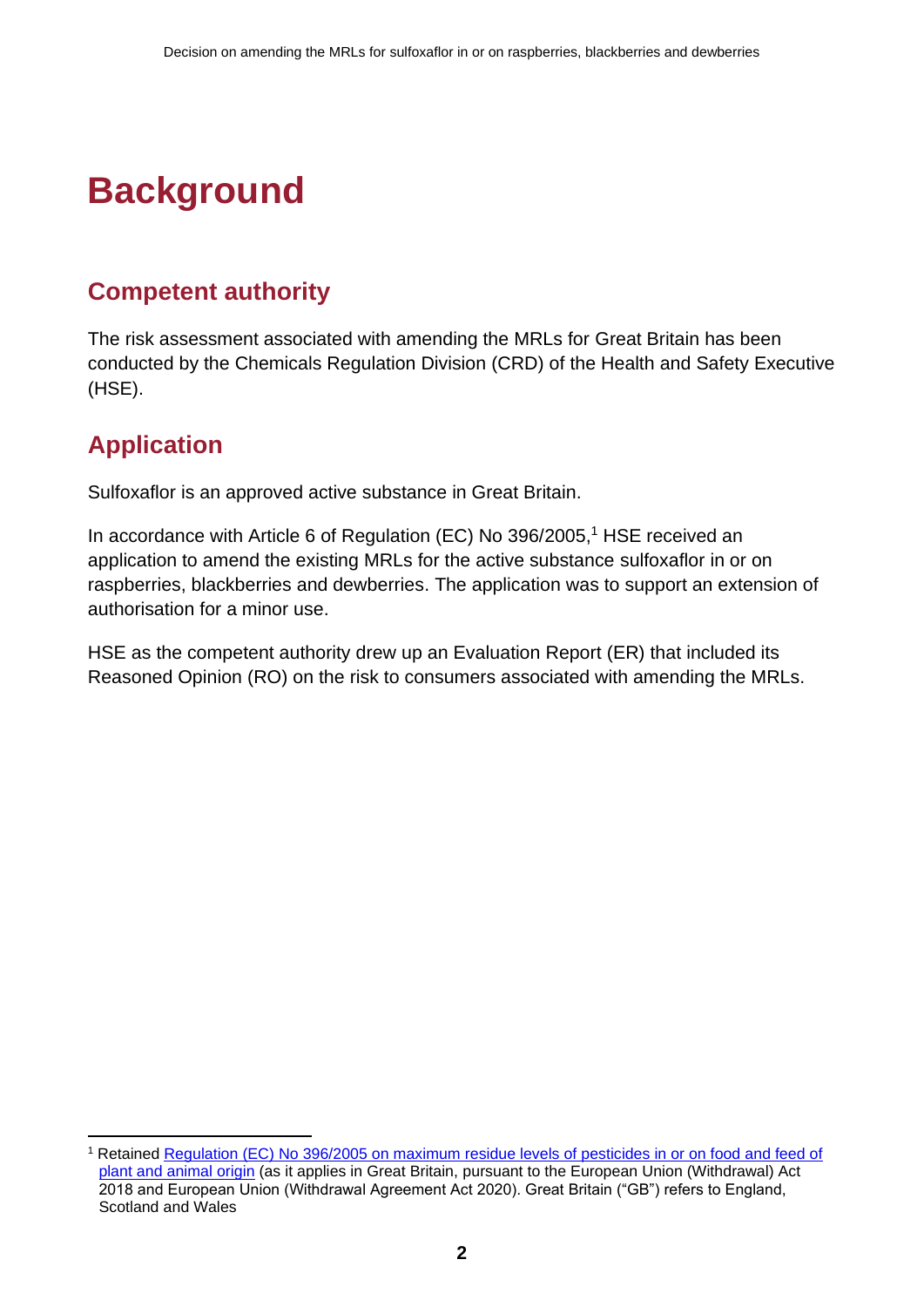### <span id="page-4-0"></span>**Conclusion of the competent authority on the risk assessment**

The competent authority concluded that the proposed uses of sulfoxaflor on raspberries, blackberries and dewberries will not result in consumer exposures exceeding the toxicological reference values and therefore are unlikely to have harmful effects on human health.

Full details of the assessment, including the dietary exposure estimates and the list of endpoints, are outlined in the ER/RO (Application Reference Number COP 2021/02298).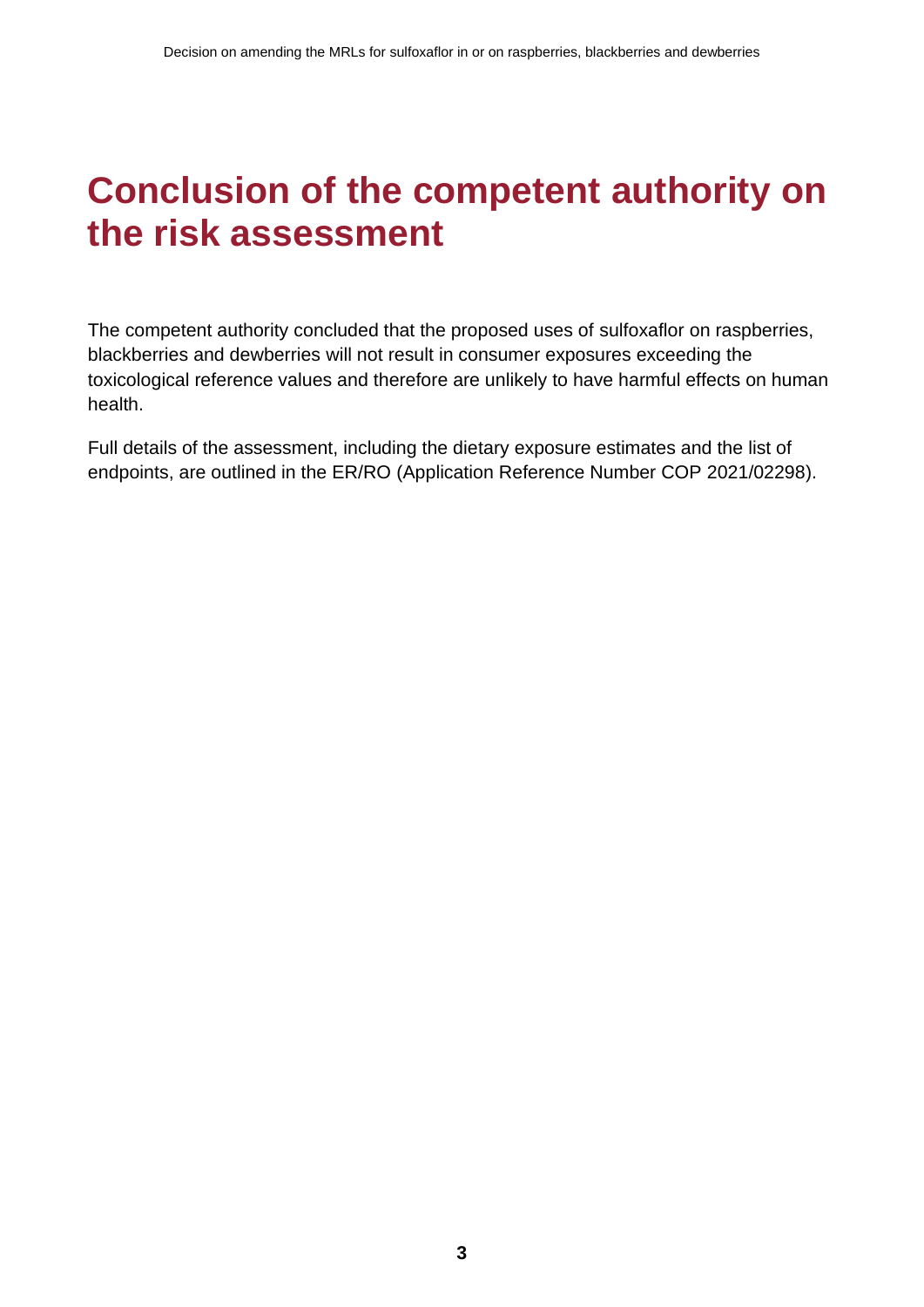### <span id="page-5-0"></span>**Decision on the application to amend the MRLs**

In accordance with Article 14 of Regulation (EC) No 396/2005, the MRLs outlined in Table 1 will be amended in the GB MRL Statutory Register.

| <b>Product</b>                                                                   | <b>Product</b>      | <b>Existing GB</b> | New or      | <b>Comment</b>          |  |  |  |
|----------------------------------------------------------------------------------|---------------------|--------------------|-------------|-------------------------|--|--|--|
| code                                                                             |                     | MRL (mg/kg)        | amended GB  |                         |  |  |  |
|                                                                                  |                     |                    | MRL (mg/kg) |                         |  |  |  |
| Enforcement residue definition for products of plant origin: sulfoxaflor (sum of |                     |                    |             |                         |  |  |  |
| isomers)                                                                         |                     |                    |             |                         |  |  |  |
| 0153010                                                                          | <b>Blackberries</b> | $0.01*$            | 0.3         | The MRL is derived from |  |  |  |
| 0153020                                                                          | <b>Dewberries</b>   | $0.01*$            | 0.3         | the extrapolation of    |  |  |  |
|                                                                                  |                     |                    |             | residue trials on       |  |  |  |
|                                                                                  |                     |                    |             | raspberries.            |  |  |  |
|                                                                                  |                     |                    |             |                         |  |  |  |
|                                                                                  |                     |                    |             | A risk to consumers is  |  |  |  |
|                                                                                  |                     |                    |             | unlikely.               |  |  |  |
| 0153030                                                                          | Raspberries         | $0.01*$            | 0.3         | The MRL is sufficiently |  |  |  |
|                                                                                  | (red and            |                    |             | supported by data.      |  |  |  |
|                                                                                  | yellow)             |                    |             |                         |  |  |  |
|                                                                                  |                     |                    |             | A risk to consumer is   |  |  |  |
|                                                                                  |                     |                    |             | unlikely.               |  |  |  |

#### **Table 1 MRLs to be amended in the GB MRL Statutory Register**

\* Indicates that the MRL is set at the limit of quantification/determination

#### **Date of entry into force**

The MRLs shall enter into force and appear in the [GB MRL Statutory Register](https://secure.pesticides.gov.uk/MRLs/Main) on 23 May 2022.

**The GB MRL Statutory Register should be consulted to verify the MRLs set and the legal provisions established.** 

All other MRLs remain unchanged in the Register.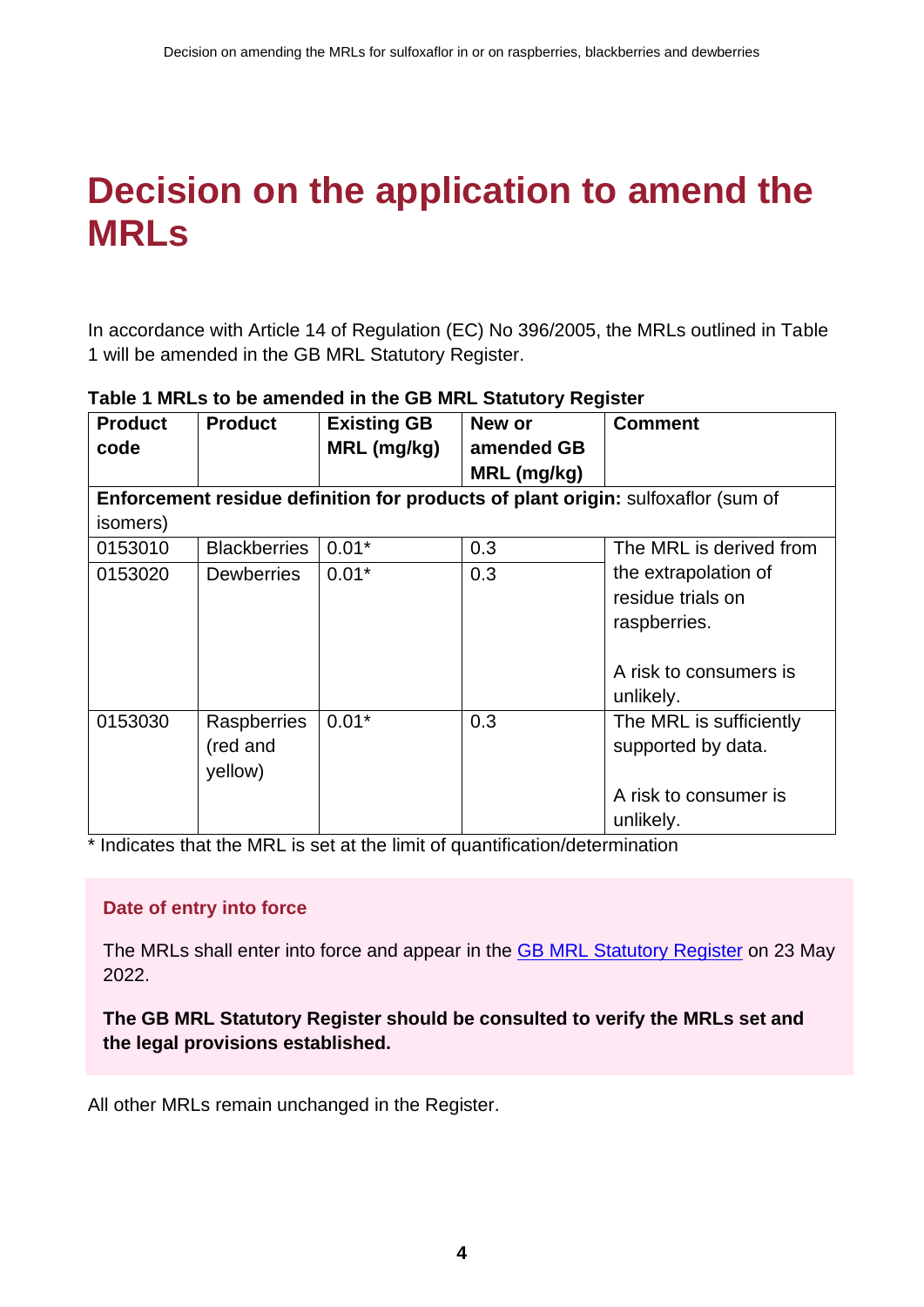### <span id="page-6-0"></span>**The active substance and formulated product**

#### **Active substance**

| <b>ISO common name</b> | Sulfoxaflor                                                                                            |
|------------------------|--------------------------------------------------------------------------------------------------------|
| Chemical name (IUPAC)  | [methyl(oxo){1-[6-(trifluoromethyl)-3-<br>$ pyridy $ ]ethyl}- $\lambda^6$<br> -sulfanylidene]cyanamide |

#### **Formulated product**

| <b>Product name</b>              | Sequoia                                                                                                                           |
|----------------------------------|-----------------------------------------------------------------------------------------------------------------------------------|
| <b>Formulation type and code</b> | Suspension Concentrate (SC)                                                                                                       |
| <b>Active substance content</b>  | 120 g a.s./L                                                                                                                      |
| <b>Function</b>                  | Insecticide                                                                                                                       |
| <b>Effective against</b>         | Large raspberry aphid (Amphorophora<br>Idaei), potato aphid (Macrosiphum<br>euphorbiae) and melon cotton aphid (Aphis<br>Gossypi) |
| <b>Field of use</b>              | Protected/GB                                                                                                                      |
| <b>Application method</b>        | Spraying                                                                                                                          |

Full details of the Good Agricultural Practices (GAPs) are outlined in Appendix 1.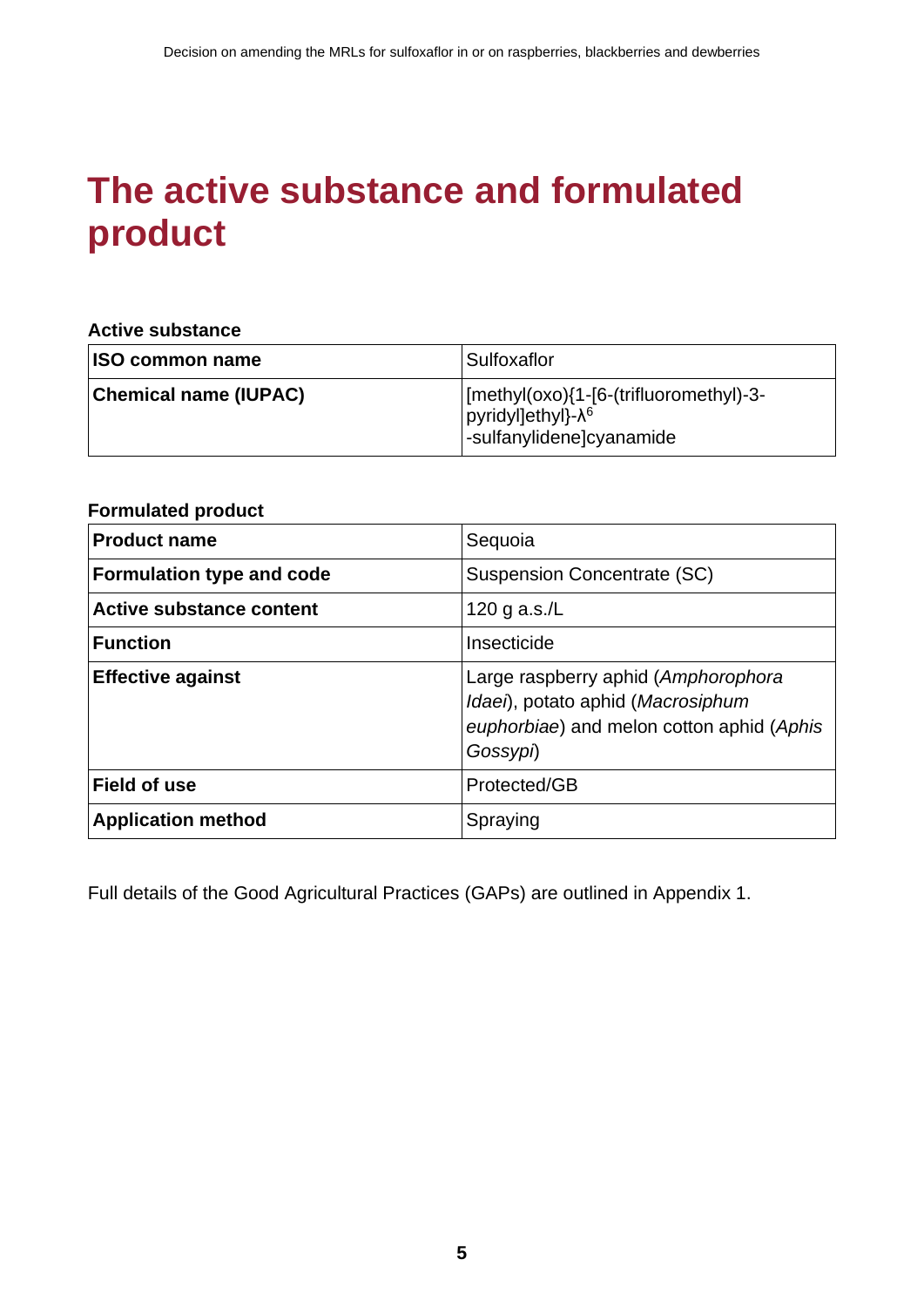### **Appendix 1 – GAPs supported by the assessment**

PPP (product name and/or code): Sequoia (GF-2626) Active substance: Sulfoxaflor

| Crop          | GB               | <b>Product</b> | F.  | Pests or        |           | Preparation | Application      |                 |                |             | <b>Application rate per</b> |        |         | <b>PHI</b> | <b>Remarks</b> |
|---------------|------------------|----------------|-----|-----------------|-----------|-------------|------------------|-----------------|----------------|-------------|-----------------------------|--------|---------|------------|----------------|
| and/or        | or               | name           | or  | Group of pests  |           |             |                  |                 |                |             | treatment                   |        |         | (days)     |                |
| situation     | Country          |                | G   | controlled      |           | Type Conc.  | method           | range of        | number l       | Interval    | kg a.s                      | Water  | kq      | (m)        |                |
| (a)           | For Import       |                | Or  | (c)             | $(d-f)$   | a.s.        | kind             | growth          | min-           | between     | /hL                         | (L/ha) | a.s./ha |            |                |
|               | <b>Tolerance</b> |                |     |                 |           | (i)         | (f-h)            | stages          | max            | application | min-                        | min-   | min-    |            |                |
|               |                  |                | (b) |                 |           |             |                  | & season        | (k)            | (min)       | max                         | max    | max     |            |                |
|               |                  |                |     |                 |           |             |                  | (j)             |                |             | (1)                         |        | (1)     |            |                |
| Raspberries,  | GB               | Sequoia        | G   | Large           | <b>SC</b> | 120         | <b>Broadcast</b> | <b>BBCH 19-</b> | $\overline{2}$ | 7 days      | $0.002 -$                   | 400-   | 0.024   |            |                |
| blackberries, |                  |                |     | raspberry aphid |           | g           | sprayer          | 89              |                |             | 0.006                       | 1200   |         |            |                |
| loganberries  |                  |                |     | (Amphorophora   |           | a.s/L       |                  |                 |                |             |                             |        |         |            |                |
| and other     |                  |                |     | Idaei), potato  |           |             |                  |                 |                |             |                             |        |         |            |                |
| rubus         |                  |                |     | aphid           |           |             |                  |                 |                |             |                             |        |         |            |                |
| hybrids†      |                  |                |     | (Macrosiphum    |           |             |                  |                 |                |             |                             |        |         |            |                |
|               |                  |                |     | euphorbiae) &   |           |             |                  |                 |                |             |                             |        |         |            |                |
|               |                  |                |     | melon cotton    |           |             |                  |                 |                |             |                             |        |         |            |                |
|               |                  |                |     | aphid (Aphis    |           |             |                  |                 |                |             |                             |        |         |            |                |
|               |                  |                |     | Gossypi)        |           |             |                  |                 |                |             |                             |        |         |            |                |

<span id="page-7-0"></span>† Authorisation on loganberries and other rubus hybrids are covered by the MRL for dewberries

| (a)    | For crops, the GB and Codex classifications (both) should be taken into account;       | g/kg or g/L. Normally the rate should be given for the active substance (according<br>(i)          |  |  |  |  |  |
|--------|----------------------------------------------------------------------------------------|----------------------------------------------------------------------------------------------------|--|--|--|--|--|
|        | where relevant, the use situation should be described (e.g. fumigation of a structure) | to ISO) and not for the variant in order to compare the rate for same active substances used       |  |  |  |  |  |
| (b)    | State if the use is outdoor, field use (F) or glass house (G) or indoor use (I).       | in different variants (e.g. fluoroxypyr). In certain cases, where only one variant is synthesised, |  |  |  |  |  |
| (c)    | e.g. biting and sucking insects, soil born insects, foliar fungi, weeds                | it is more appropriate to give the rate for the variant (e.g. benthiavalicarb-isopropyl).          |  |  |  |  |  |
| (d)    | e.g. wettable powder (WP), emulsifiable concentrate (EC), granule (GR)                 | Growth stage range from first to last treatment (BBCH Monograph, Growth Stages                     |  |  |  |  |  |
| (e)    | CropLife International Technical Monograph no 2, 6th Edition. Revised May 2008.        | of Plants, 1997, Blackwell, ISBN 3-8263-3152-4), including where relevant, information on          |  |  |  |  |  |
|        | Catalogue of pesticide                                                                 | season at time of application                                                                      |  |  |  |  |  |
| (f)    | All abbreviations used must be explained                                               | Indicate the minimum and maximum number of applications possible under<br>(k)                      |  |  |  |  |  |
| (g)    | Method, e.g. high volume spraying, low volume spraying, spreading, dusting,            | practical conditions of use                                                                        |  |  |  |  |  |
| drench |                                                                                        | The values should be given in g or kg whatever gives the more manageable<br>(1)                    |  |  |  |  |  |
| (h)    | Kind, e.g. overall, broadcast, aerial spraying, row, individual plant, between the     | number (e.g. 200 kg/ha instead of 200 000 g/ha or 12.5 g/ha instead of 0.0125 kg/ha                |  |  |  |  |  |
|        | plant-type of equipment used must be indicated                                         | PHI - minimum pre-harvest interval<br>(m)                                                          |  |  |  |  |  |